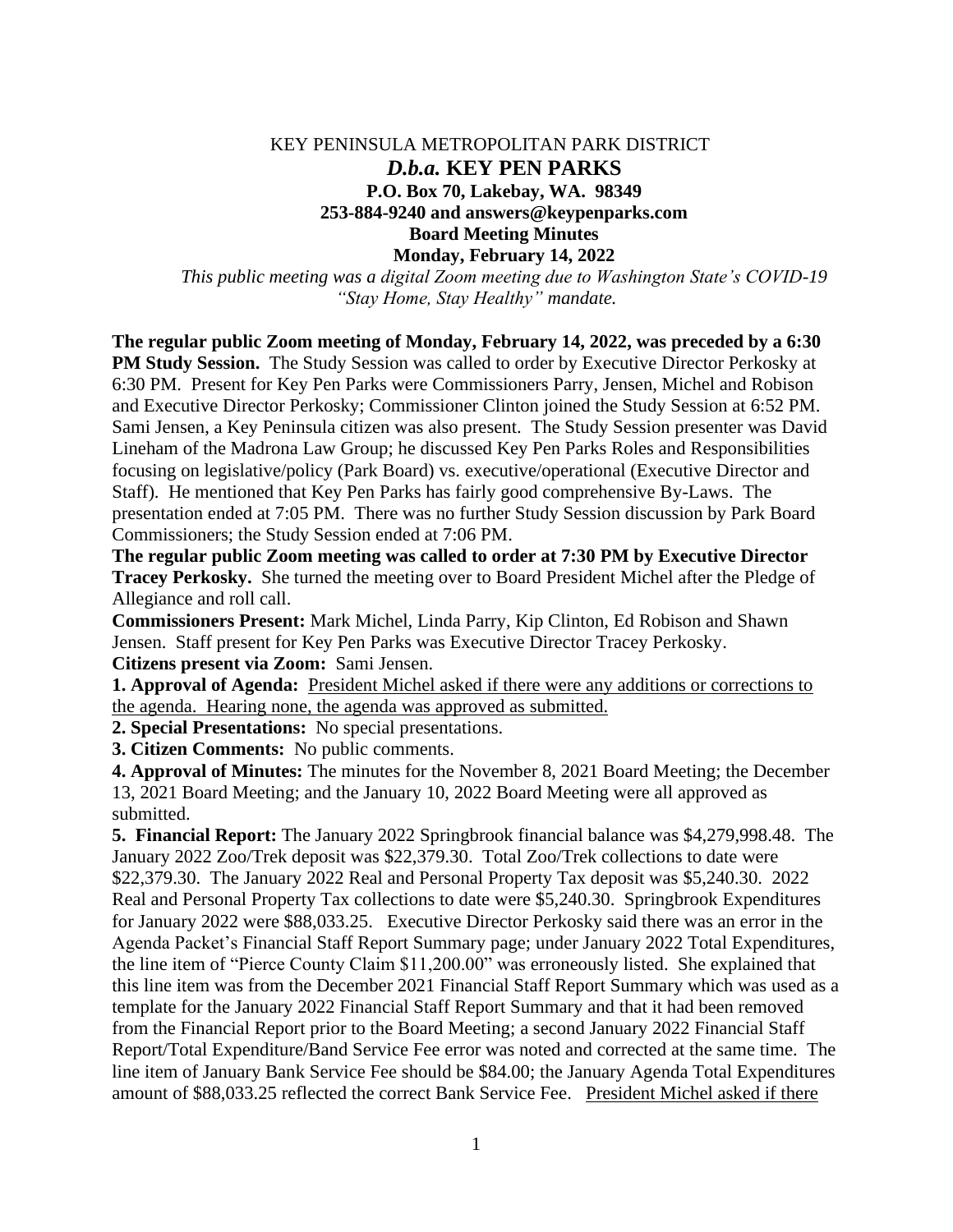were any other additions or corrections to the corrected January Financial Report; hearing none, the Financial Report was adopted as corrected.

**6. Executive Director's Report:** Executive Director Perkosky said she is keeping track of a number of bills currently in the State Legislature. A bill to increase funding of DNR's derelict vessel removal program is on track to survive the Legislative Cut Off on February 15; the local option park funding bill is stuck in "rules"; SB-5673, a bill regarding limiting park liability for cold-water-shock drownings, is proposed; another bill aims to reduce small outdoor powered equipment emissions by granting a sales tax holiday through 2030 for purchase of zero emission powered equipment (some exclusions apply since certain types of equipment must, of necessity, be more powerful than an electric motor currently permits). A bill increasing the Conservation Futures Tax Levy didn't make it out of Committee; it may return in the next session. She reported that Key Pen Parks has seen an increase in homeless issues in its parks; Park Staff have increased signage and have been diplomatically dealing with it; the Pierce Co. Sheriff's Department has stepped up its park drive-throughs. Executive Director Perkosky said she plans to attend, via Zoom, the Safe Streets Community Meeting with Pierce Co. Officials. Pierce Co. coordinated with Key Pen Parks with the removal of the burned-out car at Key Central Forest; the vendor recall replacement of the Splash Pad Twist and Spill (large bucket which dumps water) will happen before the scheduled Memorial Day weekend opening. Staff is reviewing and clarifying signage within the parks, especially regarding ADA access. She said event season is quickly approaching and Event Coordinator Grandt is working hard to manage it (see website for Event Schedule). She said volunteer work parties will resume in March; with the good weather in early February, maintenance staff is getting caught up with trail maintenance and field refurbishing. Six candidates are scheduled for interviews for the full-time maintenance position; she's had no luck with the seasonal position. She and Fiscal Specialist Armstrong are reviewing seasonal wages vs. full time wages; Fiscal Specialist Armstrong is also working a procedures/documents check list for future use with RCO grants. The Cramer/McCracken property RCO reimbursement grant has been accepted and Key Pen Parks should receive the approximately \$50,000.00 reimbursement by the end of 2022. Commissioner Michel asked how many people signed up for the "Fun Run"; Executive Director Perkosky said only 2 and requested the Commissioners share Fun Run information with friends and neighbors; Fun Run ads will be posted next week.

## **7. Board Committee and Advisory Council Reports:**

- **a) Land and Improvement Committee (Commissioner Robison):** Commissioner Robison had no report.
- **b) Key Peninsula Parks and Recreation Foundation Report (Commissioner Michel):** Commissioner Michel said the Foundation had no January meeting; however, they received a few donations. Executive Director Perkosky reported Key Pen Parks had been contacted by a few large local corporations who only do business with 501c3s regarding donations; she referred them to the Foundation.
- **c) Trails Update (Commissioner Michel):** Commissioner Michel reported that trails volunteer, Bret Humphries has put in a lot of hours on the mountain bike trails. Executive Director Perkosky said that the WA Student League had booked two days in April, the  $23<sup>rd</sup>$  and the  $24<sup>th</sup>$ , for their upcoming cycling event.

**8. President's Report:** President Michel commended David Lineham of the Madrona Law Group for a good presentation. He said "I do think that there is room for us to stay in our lanes; I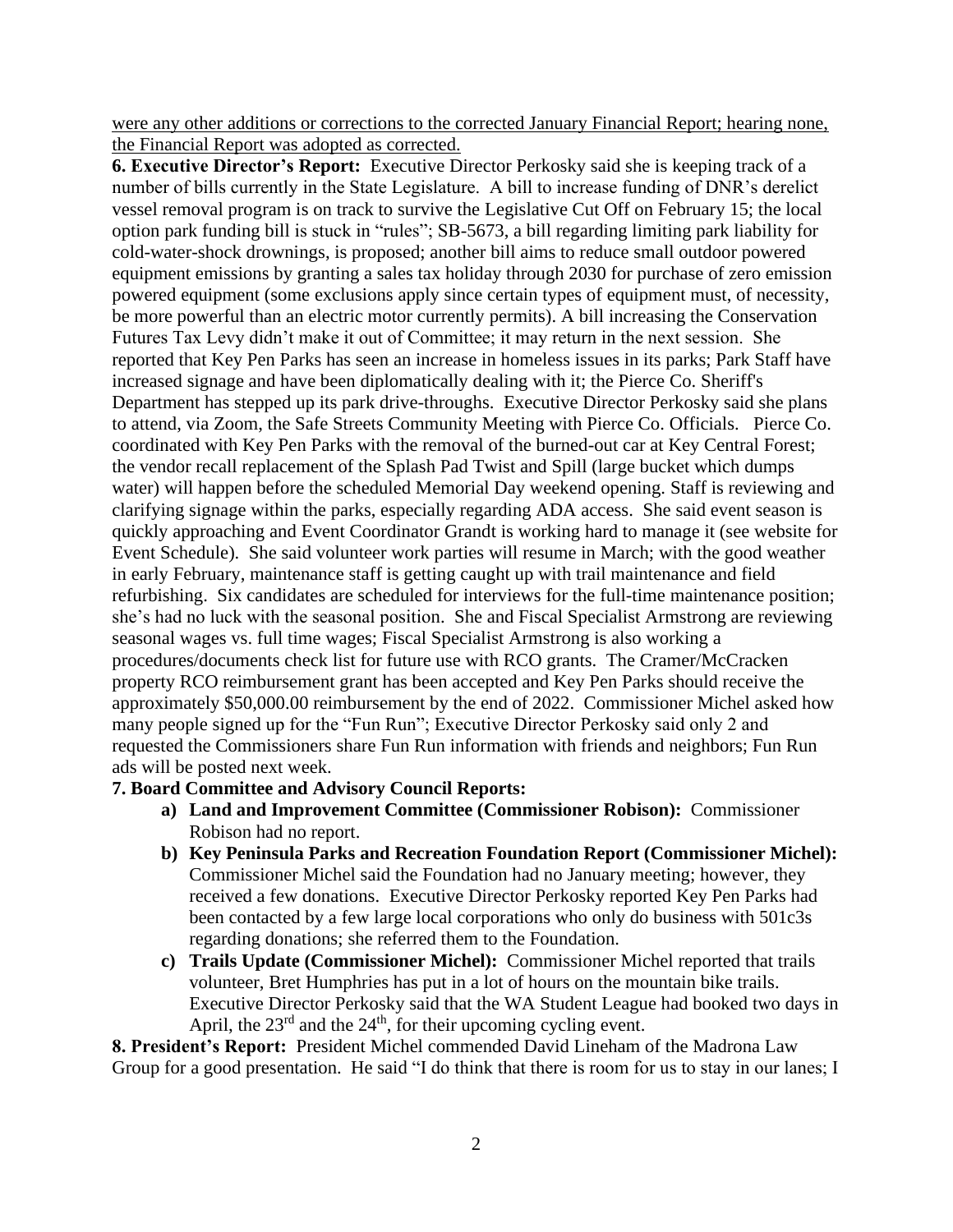would like to say that we are a small district so I do think that it will be beneficial for us to work together cooperatively in moving forward but understanding each other's obligations."

## **9. Unfinished Business:**

**a) Options for Key Peninsula Sportsman's Club:** Executive Director Perkosky gave a synopsis of Key Pen Parks recent history with the Key Peninsula Sportsman's Club; she stated that, at the August 9, 2022, Park Board meeting, the Board had directed her to explore options for the potential donation of the facility to Key Pen Parks. She said it's a difficult legal issue between the property (mobile home) users and Pierce Co. The Sportsman's Club was zoned commercial at its inception; due to clauses in its by-laws, the mobile homes might be considered "senior housing" or potentially "low-income housing" by Pierce County. Executive Director Perkosky also said that some mobile home residents told her that they were considering/had bequeathed their (privately owned on leased land) mobile homes to heirs. She has been discussing the issue with Pierce Co; they are concerned that Key Pen Parks might be setting itself up for future problems. She said the residents wanted the land leases to remain at their current level of \$100.00 per month and that some current lessees might continue on site for thirty (30) more years; this will soon create negative income. Executive Director Perkosky said that, should Key Pen Parks acquire the entire Jackson Lake property of the Key Peninsula Sportsman's Club, one way to potentially create positive income might be to lease out the Club building and lawn between the building and the lake for events. However, the current residential leases are for life and the current residents don't approve of any facility rentals to offset income losses. Executive Director Perkosky asked the Board for guidance regarding how to proceed. The Board discussed the Executive Director's findings. Commissioner Michel summarized the Board's feeling that it is a valuable piece of property which offers amenities which Key Pen Parks lacks and worth spending time and funds to figure out what the liabilities actually are. Commissioner Parry said that any land lease should end with the current residents. Commissioner Jensen summarized non-starter issues: what would Key Pen Parks obligations and responsibilities be regarding the current residents and how that looks long term—if it is feasible long-term then we continue; if they want to bequeath the leases long-term then that is a red-line for us, along with \$100.00 per month leases in perpetuity. Executive Director Perkosky raised the question of potential buy-out of the remaining eleven (11) mobile homes which would be "surplussed"; consensus was it is another option to explore; Commissioner Robison said that cost of disposal of any lead and/or asbestos which might be in the mobile homes, should Key Pen Parks have to demolish them, should be considered as well. Executive Director Perkosky said that she will continue to pursue discussions with the Sportsman's Club and will allocate a small amount toward legal expenditures.

## **10. New Business:**

**a) Approval of Wage Matrix for 2022:** Commissioner Robison moved "that we change/amend the Wage Matrix to begin on Jan. 1 to apply CPI"; Commissioner Clinton seconded the motion. Commissioner Jensen asked if this could be done; Executive Director Perkosky replied the motion would apply to 2023. The motion was approved 5/0. Commissioner Jensen moved "we approve the current Wage